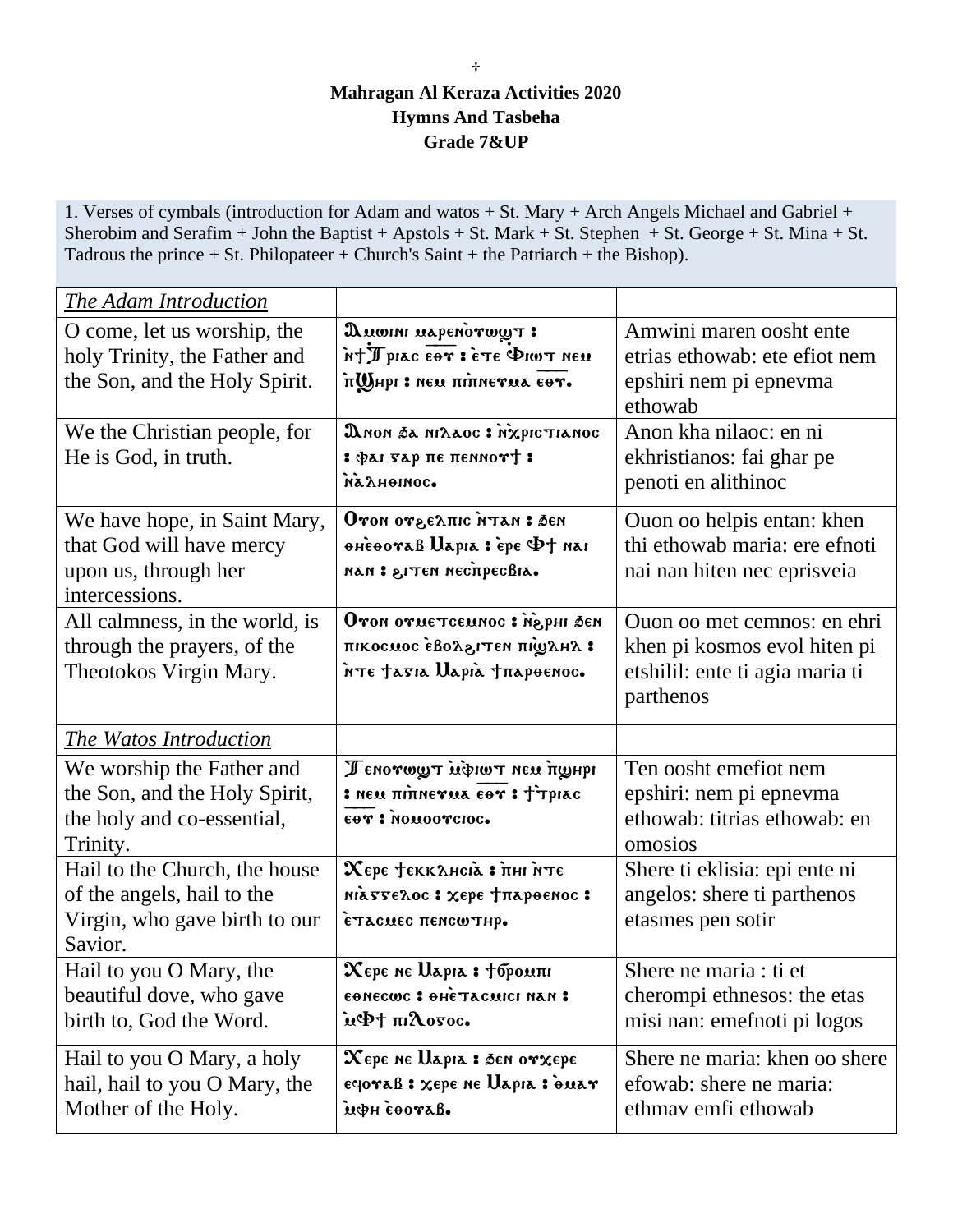| Hail to Michael, the great                                                                              | $\mathbf X$ ере $\mathbf U$ і $\mathbf x$ ан $\lambda$ : пімі $\mathbf y$ т                                     | Shere mikhael: pinishti en                                                               |
|---------------------------------------------------------------------------------------------------------|-----------------------------------------------------------------------------------------------------------------|------------------------------------------------------------------------------------------|
| archangel, hail to Gabriel, the                                                                         | мархнаттелос: хере Баврінл                                                                                      | arshi angelos: shere gabriel                                                             |
| Announcer.                                                                                              | <b>Pronnaguapinu in Toon :</b>                                                                                  | pisotb empi fai shenovi                                                                  |
| Hail to the Cherubim, hail to                                                                           | Хере міХеротвім: хере                                                                                           | Shere ni cherubim: shere ni                                                              |
| the Seraphim, hail to all the                                                                           | міСерафія : хере мітатиа                                                                                        | serarphim: shere ni taghma                                                               |
| heavenly orders.                                                                                        | тнрот: менотрамном.                                                                                             | tiro: en eporanion                                                                       |
| Hail to John, the great                                                                                 | $\mathbf X$ ере Ішалинс : пініф $\dagger$                                                                       | Shere ioanes: pinishti em                                                                |
| forerunner, hail to the priest,                                                                         | мпродромос: хере пютнв:                                                                                         | eprodromos: shere pi owib                                                                |
| the relative of Emmanuel.                                                                               | псеттеннс немманотна.                                                                                           | epsengenis en emanueel                                                                   |
| Hail to my masters and<br>fathers, the apostles, hail to<br>the disciples, of our Lord<br>Jesus Christ. | Хере наос нот : напостолос:<br>хере мімаентис : мте пемос<br>$\overline{\text{Inc}} \, \overline{\text{Hxc}}$ . | Shere nashois enioty:<br>enapostolos: shere ni masitis<br>ente pen chois isos pikhristos |
| Hail to you O martyr, hail to                                                                           | $\overline{\mathbf{x}}$ ере нак ̀о пімарттрос : хере                                                            | Shere nak owpi martyros:                                                                 |
| the evangelist, hail to the                                                                             | пієтаттєлістис: хере                                                                                            | shere pi ef angelistis: shere pi                                                         |
| apostle, Abba Mark the                                                                                  | піапостолос: авва Царкос                                                                                        | apostolos: ava markos pi                                                                 |
| beholder of God.                                                                                        | піоефрімос.                                                                                                     | theorimos                                                                                |
| Hail to Stephen, the first<br>martyr, hail to the<br>archdeacon, and the blessed<br>one.                | Хере Стефанос: пішорп<br>inaprrpoc: Xepe<br>πιλρχιΔιακωη: ονοε<br>TCUAPWOTT.                                    | Shere estephanos: pishorb<br>emartyros: shere pi arshi<br>ziakown: owoh etecmaroot       |
| Hail to you O martyr, hail to                                                                           | Хере нак ш пимарттрос: хере                                                                                     | Shere nak owpi martyros:                                                                 |
| the courageous hero, hail to                                                                            | піфоіх изеннеос: Хере                                                                                           | shere pi et shoig engenows:                                                              |
| the fighter, my master king                                                                             | піае лофорос: паос потро                                                                                        | shere pi athloforos: pachois                                                             |
| George.                                                                                                 | Lewpsioc.                                                                                                       | epoworo georgios                                                                         |
| Hail to you O martyr, hail to                                                                           | Хере нак ш пимарттрос: хере                                                                                     | Shere nak owpi martyros:                                                                 |
| the courageous hero, hail to                                                                            | піфоіх изениеос: Хеђе                                                                                           | shere pi et shoig engenows:                                                              |
| the fighter, Philopater                                                                                 | піаелофорос: Філопатир                                                                                          | shere pi athloforos:                                                                     |
| Mercurius.                                                                                              | Uepkovpioc.                                                                                                     | philopateer mercorios                                                                    |
| Hail to you O martyr, hail to                                                                           | Хере нак ш пимарттрос: хере                                                                                     | Shere nak owpi martyros:                                                                 |
| the courageous hero, hail to                                                                            | піфоіх изеннеос: Хере                                                                                           | shere pi et shoig engenows:                                                              |
| the fighter, Abba Mena of                                                                               | піаолофорос: авва Инна ите                                                                                      | shere pi athloforos: ava mina                                                            |
| Faiat.                                                                                                  | піФаіат.                                                                                                        | ente ni fayat                                                                            |
| Hail to you O martyr, hail to                                                                           | Хере нак ш пимарттрос: хере                                                                                     | Shere nak owpi martyros:                                                                 |
| the courageous hero, hail to                                                                            | піфміх игениеос: Хере                                                                                           | shere pi et shoig engenows:                                                              |
| the fighter, Theodoros of                                                                               | підолофорос: Өєодрос пі                                                                                         | shere pi athloforos: theodoros                                                           |
| Shatb.                                                                                                  | сетра телла тис.                                                                                                | pi setratilatis                                                                          |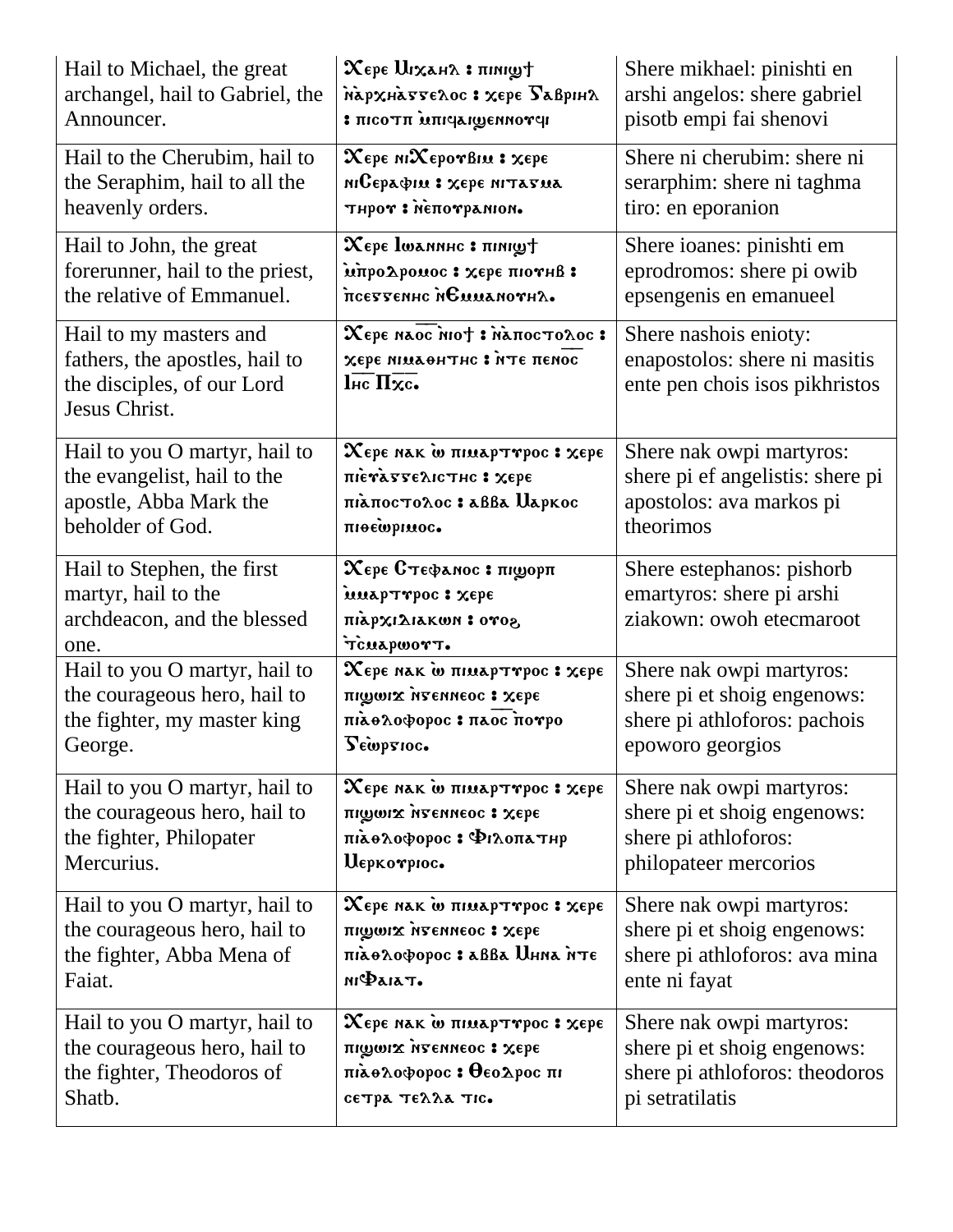| Hail to our holy father, the<br>patriarch, Abba Athanasius<br>the Apostolic, the beloved of<br>Christ.                                 | WOTNIATK DEN OTHEOMHI :<br>πεηιωτ εθγήλικεος: aββa ()<br>піменріт нте Пхс.                                                         | Owoniatk khen owo methmi:<br>peniot ethowab em<br>patriarshis: ava athanasius pi<br>apostolikos pimenrit ente<br>pikhristos                              |
|----------------------------------------------------------------------------------------------------------------------------------------|------------------------------------------------------------------------------------------------------------------------------------|----------------------------------------------------------------------------------------------------------------------------------------------------------|
| We ask You O Son of God, to<br>keep the life of our patriarch,<br>pope Abba Tawadros the high<br>priest, confirm him on his<br>throne. | Tentzo epok w T10c Oeoc:<br>εθρεκλρεε επωνιδ<br>мпеннатріархис: папа авва<br>θεόλορος πιλρχη έρενς:<br>латахроч гіхен печоронос.   | Ten ti ho erok ow eios theos:<br>ethrek areh epownkh empen<br>patriarshis: ava tawadros pi<br>arshi erefs: matagrof hijen pef<br>ethronos                |
| And his partner in the liturgy,<br>our holy and righteous father,<br>Abba Mina the bishop,<br>confirm him on his throne.               | <b>Πευ πε κεψφηρ ήλιτο γρος:</b><br>πενιωτ εθν ήλικεος: εδβε<br><b>Инна піепіскопос: матахроч</b><br>элхем печеромос.              | Nem pefk eshfiri en liturghos:<br>peniot ethowab en zikeos: ava<br>mina pi epeskopoc: matagrof<br>hijen pef ethronos                                     |
| 2. Taishori                                                                                                                            |                                                                                                                                    |                                                                                                                                                          |
| This is the censer of pure.<br>gold bearing the aroma, in the<br>hands of Aaron the priest,<br>offering up incense on the<br>altar.    | Пануотрн пнотв пкаварос<br>ετγαι δα πιαρωματα : ετδεη<br>anvoin nwqadan xıxnan<br>ε ταλε ον το οπον τρίψωι<br>εχεη πιαλ περωωονωι. | Tay-shory ennob enka-tharos<br>etfai kha pi-aro-mata, etkhen<br>nen-jeeg en-A-aron pi-oweeb<br>eftale oo-estoi-nofi e-epshoi<br>ejen pima en-ersho-oshi. |
| 3. Maren oonh (tasbeha)                                                                                                                |                                                                                                                                    |                                                                                                                                                          |
| * Let us give thanks, to Christ<br>our God, with David the<br>prophet, and psalmist.                                                   | * Uapenovwnz èBoa :<br>in the mond II show that<br>пиерофа $\lambda$ тис : $\Delta$ аті $\Delta$<br>піпрофитис.                    | Maren-oo-onh evol, empi-<br>ekhres-tos pen-noti, nem pi-<br>ierop-saltees, Daveed pi-epro-<br>fetees.                                                    |
| For He has made the heavens,<br>and all its hosts, and<br>established the earth, on the<br>waters.                                     | $\mathbf{\Omega}$ е дераміо міфноті : нем<br>thangps: auxnvaron<br>. ΥΟWUN ΠΑΣΙ, Η ΠΑΣΙ 1, ΑΣΑΙΠΗ                                  | Je af-thamio en-nifi-owe,<br>nem no-zenamis, af-hi-sinti<br>empi-kahi, e-ehrie hijen ni-<br>mo-oo.                                                       |
| * These two great stars, the<br>sun and the moon, He has<br>made to enlighten, the                                                     | иэн напт : днтэшфи †улпіля *<br>пног, в асудат етеротонні в бен<br>пістерешил.                                                     | Nai nishti emfows-teer, piri<br>nem pi-yoh, afqav ev-er-ou-<br>oyni, khen pister-owma.                                                                   |

nas zoda: rohonagn inipa : negagin son ipinps : qwsapan Nai nishti emfows-teer, piri nem pi-yoh, afqav ev-er-ouoyni, khen pister-owma.

ga ntoropipi eBor.

firmament.

they blossomed.

He brought forth the winds, out of His treasure box, He breathed unto the trees, and